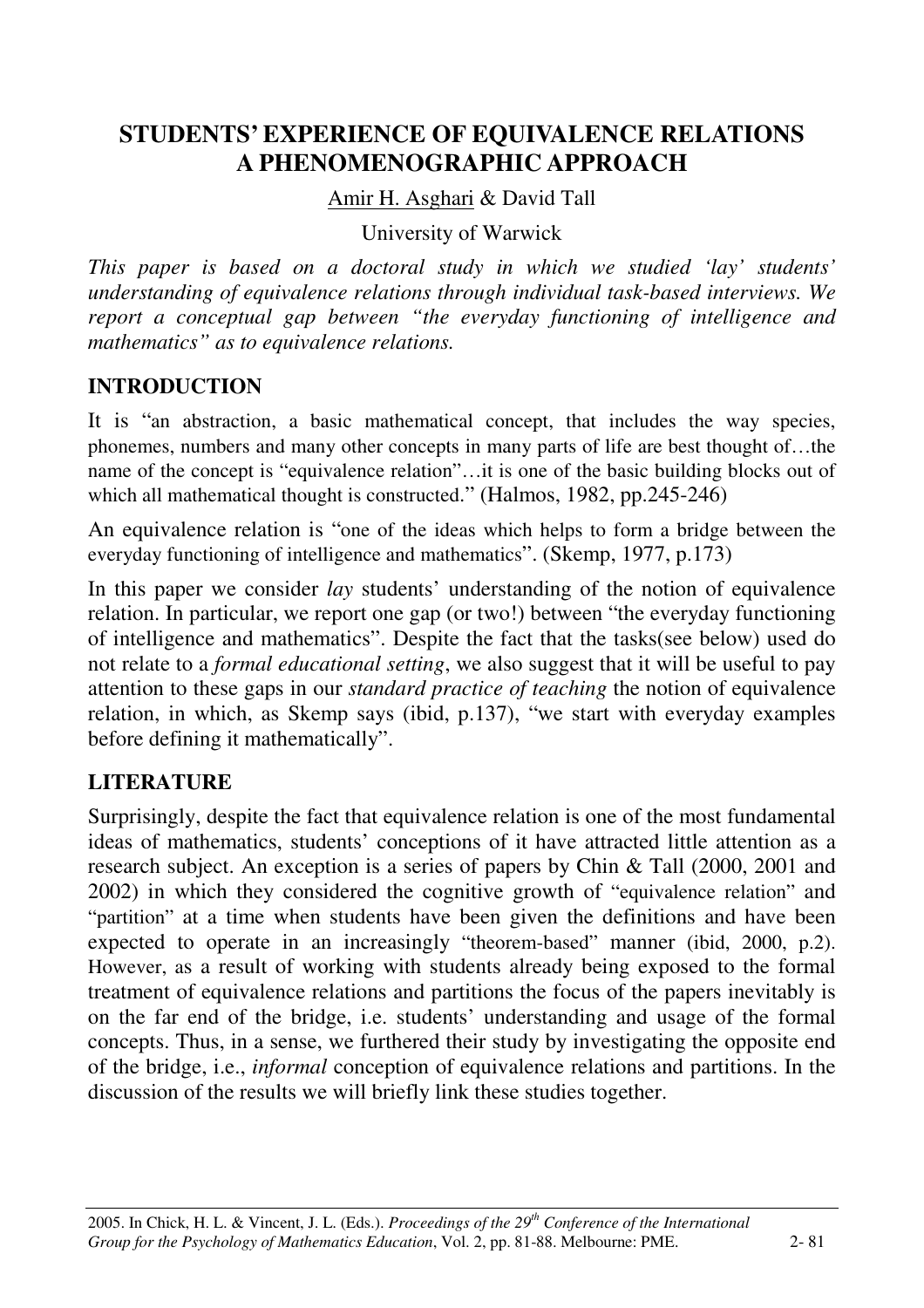### **METHODOLOGY**

The study is based on a detailed phenomenographic analysis of twenty verbatim transcribed audio-taped interviews with students with varied background experience (see also, Asghari, 2004a, 2004b). The participants comprised four middle school students, four high school students, one first year politics students, one first year law student, six first year mathematics students, two second year physics students, one second year computer science student, and one postgraduate student in mathematics. None of them had any formal previous experience neither of equivalence relations nor of the related concepts used to formulate the definition. In a one-to-one phenomenographic interview, each student was introduced to a set of tasks that were designed having the standard definition of equivalence relations in mind (see below). The interviews had a simple structure; the tasks were posed in order, but the timing of the interviews and questions were contingent on students' responses.

Such a varied range of interviewees remind us of a 'pure phenomenography' in which "the concepts under study are mostly phenomena confronted by subjects in everyday life rather than course material in school." as compared to 'developmental phenomenography' in which the concepts under scrutiny are confined to a formal educational setting and the purpose of the study is to help the subjects of the research, or others with the *similar educational background* to learn (Bowden, 2000, p.3). However, in the case of a concept as basic as an equivalence relation, the line between pure and developmental phenomenography fades out.

#### **The Tasks**

First, each student was introduced to the definition of a 'visiting law' while they were told that their first task would be giving an example of a visiting law on the prepared grids. (See figure 1.)

A country has ten cities. A mad dictator of the country has decided that he wants to introduce a strict law about visiting other people. He calls this 'the visiting law'.

A visiting-city of the city, which you are in, is: A city where you are allowed to visit other people/

A visiting law must obey two conditions to satisfy the mad dictator:

1. When you are in a particular city, you are allowed to visit other people in that city.

2. For each pair of cities, either their visiting-cities are identical or they mustn't have any visiting-cities in common.

The dictator asks different officials to come up with valid visiting laws, which obey both these rules. In order to allow the dictator to compare the different laws, the officials are asked to represent their laws on a grid as figure 1.

After generating some examples (student-generated, ranging from one example to suggesting a way to generate an example), students were presented with the following three tasks:

|              | 0000000000 |
|--------------|------------|
| al<br>D      | 0000000000 |
| Þ            | 0000000000 |
| peo          | 0000000000 |
|              | 0000000000 |
| may          | 0000000000 |
|              | 0000000000 |
| other<br>noi | 0000000000 |
|              | 0000000000 |
|              | 0000000000 |

You are here

Figure 1: a grid to represent a visiting law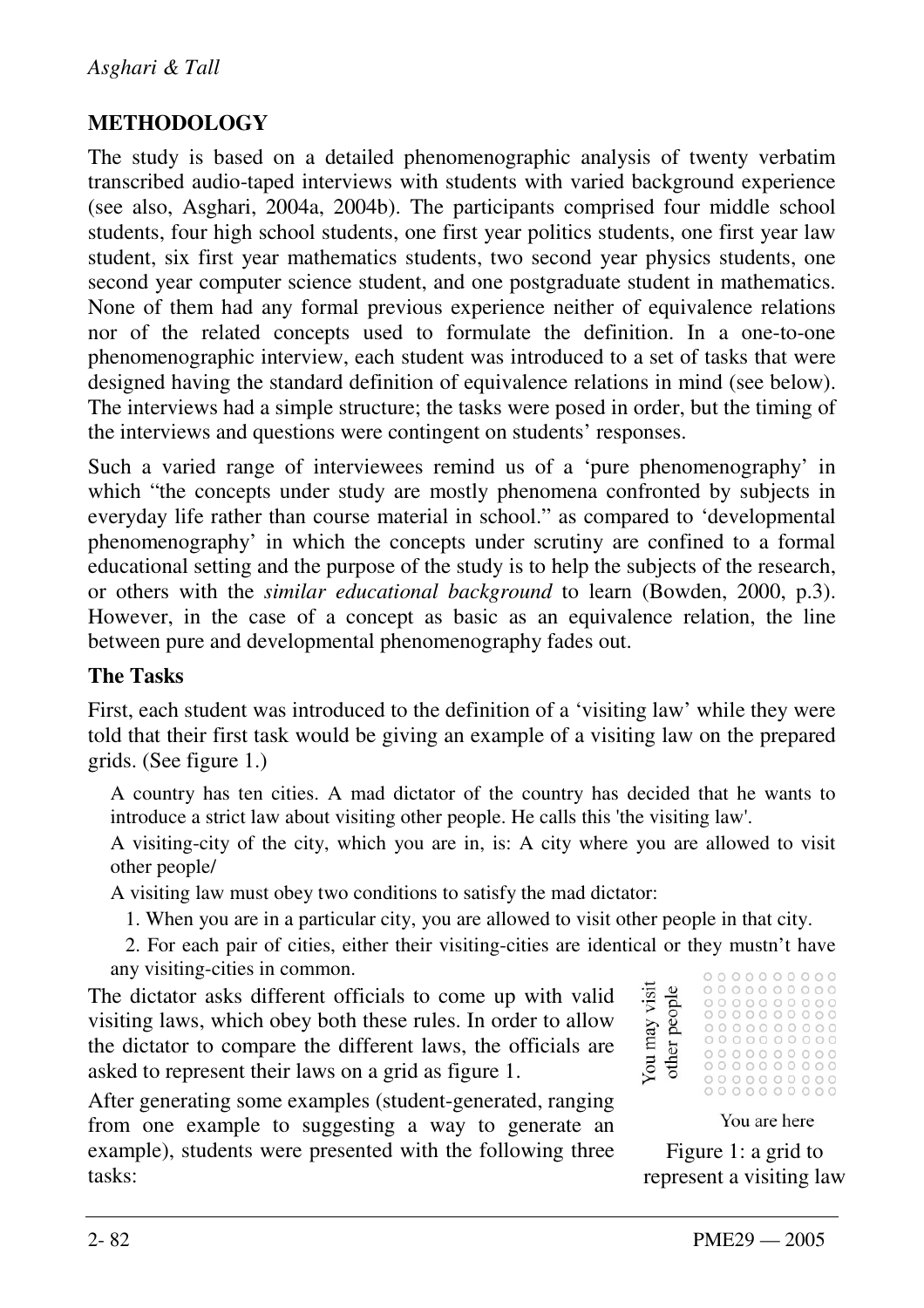Task 1: The mad dictator decides that the officials are using too much ink in drawing up these laws. He decrees that, on each grid, the officials must give the least amount of information possible so that the dictator (who is an intelligent person and who knows the two rules) could deduce the whole of the official's visiting law. Looking at each of the examples you have created, what is the least amount of information you need to give to enable the dictator deduce the whole of your visiting law.

Task 2: One of the officials, for creating an example, uses other officials' examples: he takes two valid examples and put their common points in his own grid. Is the grid that he makes a valid example? [In the discussion following this is termed *the intersection task*]

Task 3: Another official takes two valid examples and puts all of their points in his own grid. Is the grid that he makes a valid example? [Hereafter, this is termed *the union task*]

#### *Our* **account of equivalence relations when we designed the tasks**

Let us use the eloquent, but still informal, account of equivalence relations given by Skemp (1977).He begins by introducing methods of sorting the elements of a parent set into sub-classes in which every object in the parent set belongs to one, and only one, subset (a partition of the parent set). He (ibid, p.174) considers two sorting methods: first, starting "with some characteristic properties, and form our sub-sets according to this"; and second, starting "with a particular matching procedure, and sort our set by putting all objects which match in this way into the same sub-set". The particularity of this matching procedure is in its "exactness", i.e. having an exact measure for the sameness; a necessity that if it is achieved, the matching procedure is called an equivalence relation. The exactness of the matching procedure also accounts for the transitive property. In addition to the transitive property, an equivalence relation has two further properties, reflexivity and symmetry (see below).

In the problem given to our students, two cities are matched together if their visitingcities are the same, or two columns are matched together if they have the same status in each row. (For a thorough analysis of the task see Asghari, 2004a).

### **RESULTS**

Analysis of the written transcripts led to a categorisation related to the variation in students' focus of attention in this particular situation. It was possible for the same student to experience different things at different times. The categories are: Matching procedure, Single-group experience and Multiple-group experience.

### **Matching Procedure Experience**

In this category, the focus is on the matching procedure between individual elements; what students experienced and described is in terms of the elements involved, without resort to a group and/or groups of elements. Before giving an example, it is worth saying that somehow or other the defining properties of an equivalence relation determine an exact matching. So do the defining properties of a visiting law.

A matching procedure was exhibited by Ali (first year high school student) when he was generating an example.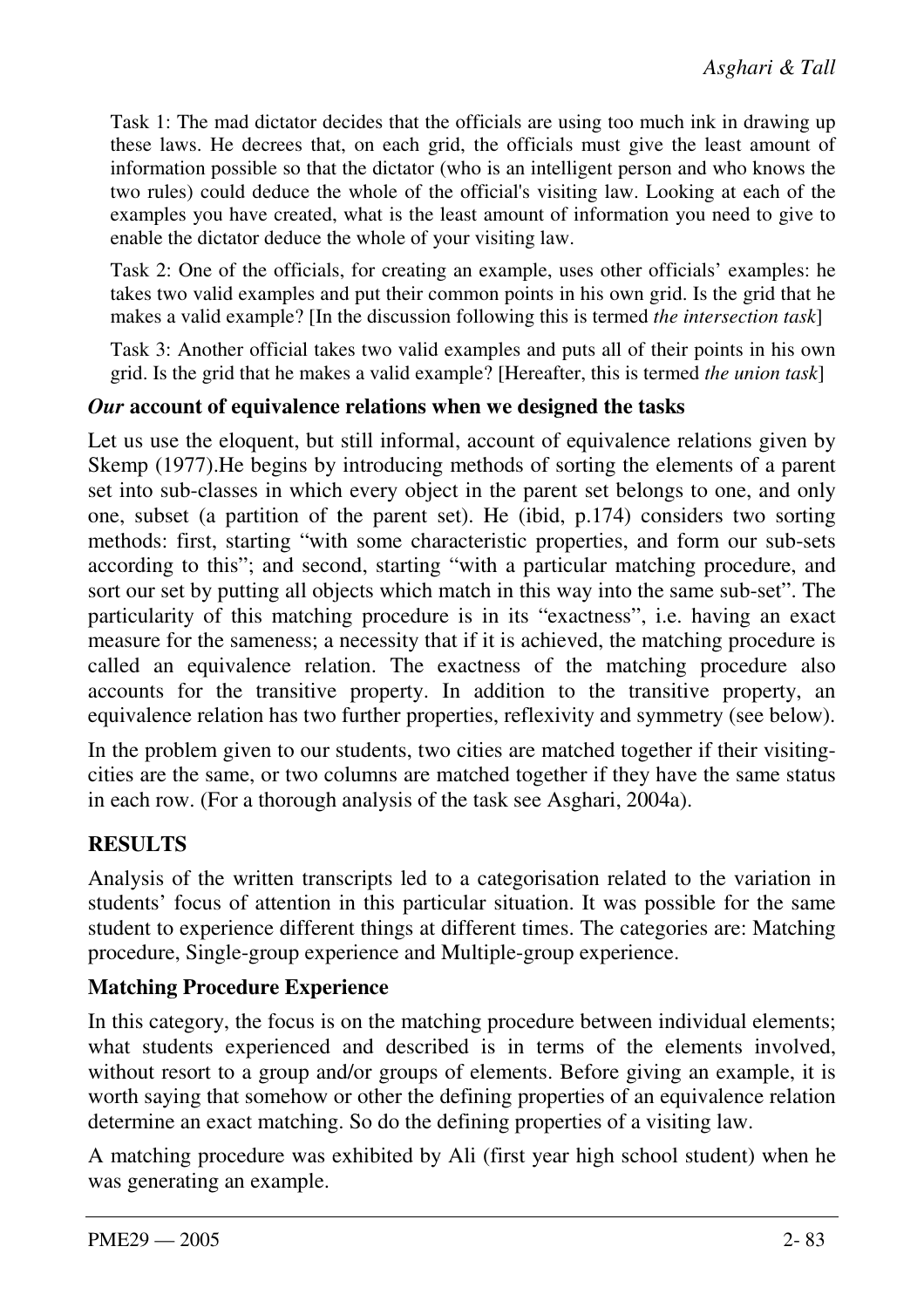Ali: I choose the very first things (points) haphazardly, and then I am going to match the things that have not been matched up yet.

| 0000000000   |                                                                                                                                                                                                                                                                                                                                                                                                                                                                                   |                                                                                                                          |
|--------------|-----------------------------------------------------------------------------------------------------------------------------------------------------------------------------------------------------------------------------------------------------------------------------------------------------------------------------------------------------------------------------------------------------------------------------------------------------------------------------------|--------------------------------------------------------------------------------------------------------------------------|
| 0000000000   | $\begin{array}{lllllllllllllllll} \bullet\hspace{0.2cm} \circ\hspace{0.2cm} \bullet\hspace{0.2cm} \bullet\hspace{0.2cm} \bullet\hspace{0.2cm} \bullet\hspace{0.2cm} \bullet\hspace{0.2cm} \bullet\hspace{0.2cm} \bullet\hspace{0.2cm} \bullet\hspace{0.2cm} \bullet\hspace{0.2cm} \bullet\hspace{0.2cm} \bullet\hspace{0.2cm} \bullet\hspace{0.2cm} \bullet\hspace{0.2cm} \bullet\hspace{0.2cm} \bullet\hspace{0.2cm} \bullet\hspace{0.2cm} \bullet\hspace{0$                     | $\bullet\circ\bullet\bullet\bullet\bullet\bullet\circ\bullet\bullet$                                                     |
| 0000000000   | 000000000                                                                                                                                                                                                                                                                                                                                                                                                                                                                         | 000000000                                                                                                                |
| 0000000000   |                                                                                                                                                                                                                                                                                                                                                                                                                                                                                   |                                                                                                                          |
| 0000000000   | 0000000000                                                                                                                                                                                                                                                                                                                                                                                                                                                                        | $\bullet\circ\bullet\bullet\bullet\bullet\bullet\circ\bullet\bullet$                                                     |
|              |                                                                                                                                                                                                                                                                                                                                                                                                                                                                                   | $\bullet\circ\bullet\bullet\bullet\bullet\bullet\circ\bullet\bullet$                                                     |
| 0000000000   | $\begin{array}{lllllllllllllllll} \bullet\hspace{0.2cm} & \bullet\hspace{0.2cm}& \bullet\hspace{0.2cm}& \bullet\hspace{0.2cm}& \bullet\hspace{0.2cm}& \bullet\hspace{0.2cm}& \bullet\hspace{0.2cm}& \bullet\hspace{0.2cm}& \bullet\hspace{0.2cm}& \bullet\hspace{0.2cm}& \bullet\hspace{0.2cm}& \bullet\hspace{0.2cm}& \bullet\hspace{0.2cm}& \bullet\hspace{0.2cm}& \bullet\hspace{0.2cm}& \bullet\hspace{0.2cm}& \bullet\hspace{0.2cm}& \bullet\hspace{0.2cm}& \bullet\hspace{$ |                                                                                                                          |
| 000000000    | $\circ\circ\bullet\bullet\bullet\bullet\bullet\circ\bullet\bullet$                                                                                                                                                                                                                                                                                                                                                                                                                | $\bullet\circ\bullet\bullet\bullet\bullet\circ\bullet\bullet$                                                            |
| 0.0000000000 | 0.0000000000                                                                                                                                                                                                                                                                                                                                                                                                                                                                      | 0.0000000000                                                                                                             |
| 0.000000000  |                                                                                                                                                                                                                                                                                                                                                                                                                                                                                   | $\begin{array}{lllllllllllllll} \bullet & \circ & \bullet & \bullet & \bullet & \bullet & \bullet & \bullet \end{array}$ |

Fig 2: Three stages of Ali's matching procedure

Ali: All right, we start again.

So he paired up city 1 with all the other cities, one-by-one; when two focal columns find something in common, he matched them up, and when they have been already matched or they have nothing in common, he left them as they were. Then he did the same process on city 2 and paired it up and matched it up (if necessary) with all the other city after city 2, and so on. The result of this long process was the middle figure above. Then he continued:

Ali: Now, we are checking from start; it is going to be full (having all points).

And he did so. Eventually the process ended with the right figure above.

#### **Single-Group Experience**

In this category, focus is on only one single "group" while all the other elements that do not fall into that group are treated as individuals. The elements in the focal group in one way or another are related to each other while all other elements are in the background as individual elements. Each student in the present study could exemplify this category. However, we have chosen one that at the same time could exemplify different aspects of this category.

Kord (a middle school student) generated the following figures:

| 000000000                                                                                                                                 | 0000000000                                                                                                                                                                                                                                                                                           | 000000000                                                                                          | 000000000                                                                               |
|-------------------------------------------------------------------------------------------------------------------------------------------|------------------------------------------------------------------------------------------------------------------------------------------------------------------------------------------------------------------------------------------------------------------------------------------------------|----------------------------------------------------------------------------------------------------|-----------------------------------------------------------------------------------------|
| 0000000000                                                                                                                                | 0000000000                                                                                                                                                                                                                                                                                           | 000000000                                                                                          | 000000000                                                                               |
| 0000000000                                                                                                                                | 0000000000                                                                                                                                                                                                                                                                                           | 0000000000                                                                                         | 000000000                                                                               |
| 0000000000                                                                                                                                | 0000000000                                                                                                                                                                                                                                                                                           | 0000000000                                                                                         | 0000000000                                                                              |
| 0000000000                                                                                                                                | 0000000000                                                                                                                                                                                                                                                                                           | 0000000000                                                                                         | 0000000000                                                                              |
| 0000000000                                                                                                                                | 0000000000                                                                                                                                                                                                                                                                                           | 0000000000                                                                                         | 0000000000                                                                              |
| 0000000000                                                                                                                                | 0000000000                                                                                                                                                                                                                                                                                           | 0000000000                                                                                         | 000000000                                                                               |
| 0000000000                                                                                                                                | 0000000000                                                                                                                                                                                                                                                                                           | 0000000000                                                                                         | 000000000                                                                               |
| $\bullet\bullet$ 0000000                                                                                                                  | 000000000                                                                                                                                                                                                                                                                                            | 0 0 0 0 0 0 0 0 0 0                                                                                | 000000000                                                                               |
| $\bullet\bullet\circ\circ\circ\circ\circ\circ\circ\circ$                                                                                  | $\bullet$ 000000000                                                                                                                                                                                                                                                                                  | 0000000000                                                                                         | 0000000000                                                                              |
| 0000000000<br>00000<br>0000000000<br>000000000<br>0000000000<br>0000000000<br>000000000<br>000000000<br>0 0 0 0 0 0 0 0 0 0<br>0000000000 | 000000000<br>0000000000<br>0000000000<br>0000000000<br>0000000000<br>0000000000<br>0000000000<br>00000000<br>$\bullet \bullet \bullet \circ \circ \circ \circ \circ \circ \circ$<br>$\bullet \bullet \bullet \circ \circ \circ \circ \circ \circ \circ$<br>$\overline{\phantom{a}}$<br>$\sim$ $\sim$ | 000000000<br>000000000000<br>0000000000<br>0000000000<br>0000000000<br>00000000000<br><br><br><br> | 000000000<br>000000000000<br>0000000000<br>0000000000<br>0000000000<br><br><br><br><br> |

#### Figure 3: Figures generated by Kord.

Each of these has a square of equivalent points in one corner (lower left or upper right) but in no case did he put together a picture with squares in both corners. Even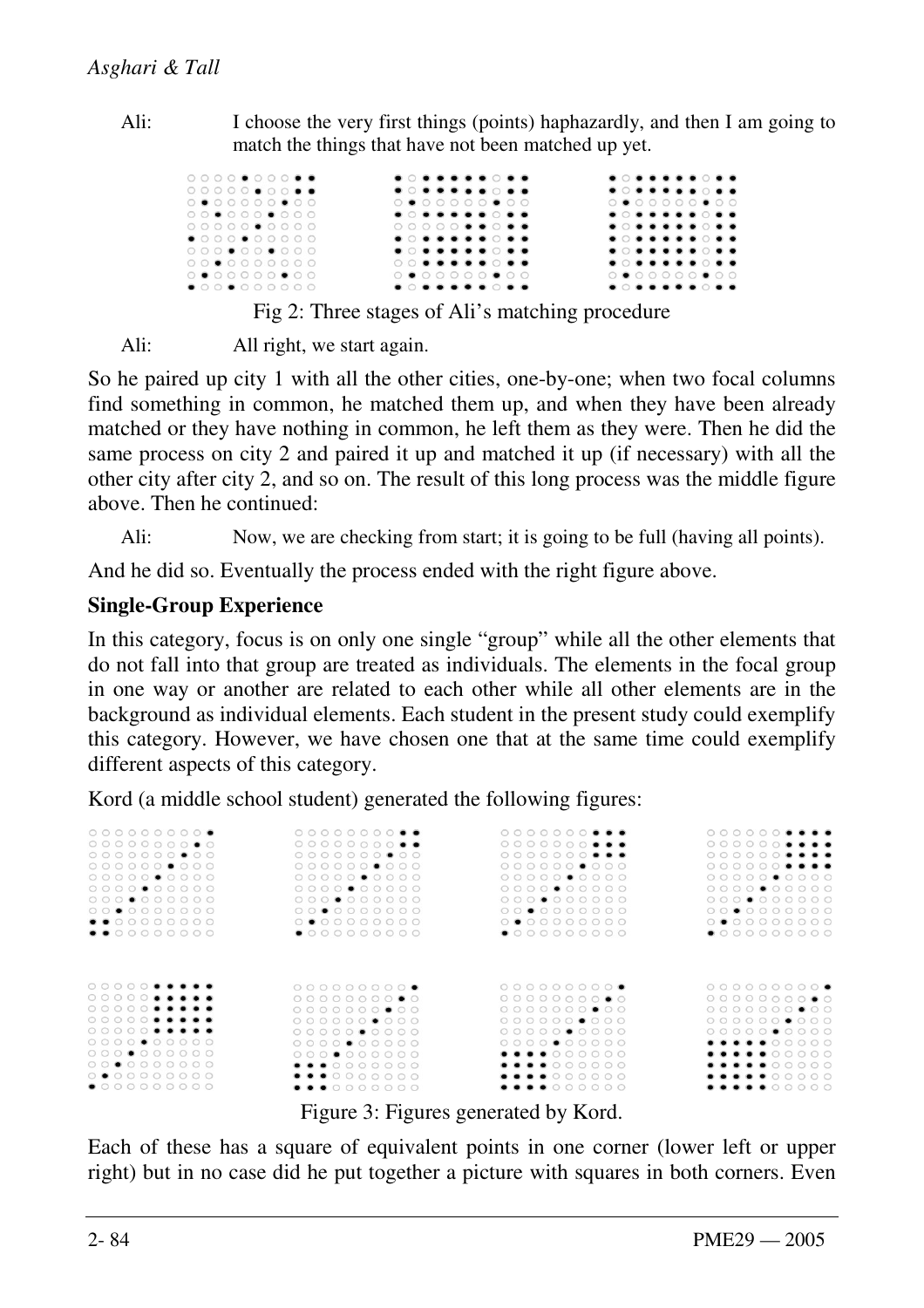when confronted with the 'union task', he found it necessary to focus on one square after the other; while he checked whether the square that he has been focusing on has been properly packed, he unpacks the other square and treated its elements on a par with all other individual elements.

Kord: … those that can visit each other are identical and they have no commonality with other cities, so this is correct (this is an example).

Since this way of experiencing an equivalence relation has been completely hidden by our formal account (whether formally expressed or informally) we shall give *a few* other examples. Somewhere in his *informal* account of equivalence relation and partition, Skemp<sup>1</sup>



(1977, p.174) asks us to imagine that "we are standing on the pavement in London, and in a hurry to get to the station, then we may divide {passing objects} simply into the subsets {taxis} and {everything else}". (Let us further his thought experiment) Doing so, we probably could not remember when we went sightseeing in London we divided the very parent set into the sub-sets {double-decker buses designed for tourists} and {everything else}. And still in both situations we do not think of the other passing objects around the world. Given this, it seems in the most practical and/or everyday situation we, ourselves, could exemplify our second category, single-group experience!

### **Multiple-Group Experience**

In this category, "disjoint groups" are experienced; the groups have no elements in common and the elements of each group are related to each other in one way or another. There are only three students who exemplify this category. Let us follow the youngest one (Hess, middle school student) as he dealt with the problem of giving the least amount of information for the following figure on the left, which then was abbreviated to the figure on the right: ("abbreviated" is the way that Hess describes the figure with the least amount of information)

| 0 ● 0 0 0 0 0 0 ● ●                                                     |  |  |  |  |  |  |  |            |  |  | 0 0 0 0 0 0 0 0 0 0 |  |  |
|-------------------------------------------------------------------------|--|--|--|--|--|--|--|------------|--|--|---------------------|--|--|
| 0 . 0 0 0 0 0 0 0 0                                                     |  |  |  |  |  |  |  |            |  |  | 0 0 0 0 0 0 0 0 0 0 |  |  |
| 0000000000                                                              |  |  |  |  |  |  |  |            |  |  | 0000000000          |  |  |
| .                                                                       |  |  |  |  |  |  |  |            |  |  | 0000000000          |  |  |
| 0000000000                                                              |  |  |  |  |  |  |  | 000000000  |  |  |                     |  |  |
| $\bullet$ . $\circ$ . $\bullet$ . $\circ$ . $\circ$ . $\circ$ . $\circ$ |  |  |  |  |  |  |  |            |  |  | 0000000000          |  |  |
| 000000000                                                               |  |  |  |  |  |  |  |            |  |  | 0000000000          |  |  |
| 0000000000                                                              |  |  |  |  |  |  |  |            |  |  | 0000000000          |  |  |
| .                                                                       |  |  |  |  |  |  |  | 0000000000 |  |  |                     |  |  |
| $\bullet$ 0 0 0 $\bullet$ 0 $\bullet$ 0 0 0 0                           |  |  |  |  |  |  |  |            |  |  | 0000000000          |  |  |
|                                                                         |  |  |  |  |  |  |  |            |  |  |                     |  |  |

Figure 5: Hess's abbreviation of one of his examples

Hess: For example, one, five and seven make a group (it is the first time that he uses the word "group") with each other, so I only draw five and seven, It doesn't need (to do something) for five and seven, then I see two, nine and ten make a group with each other, I do for two these, it doesn't need for nine and ten; three and six make a group too, four nothing, it make a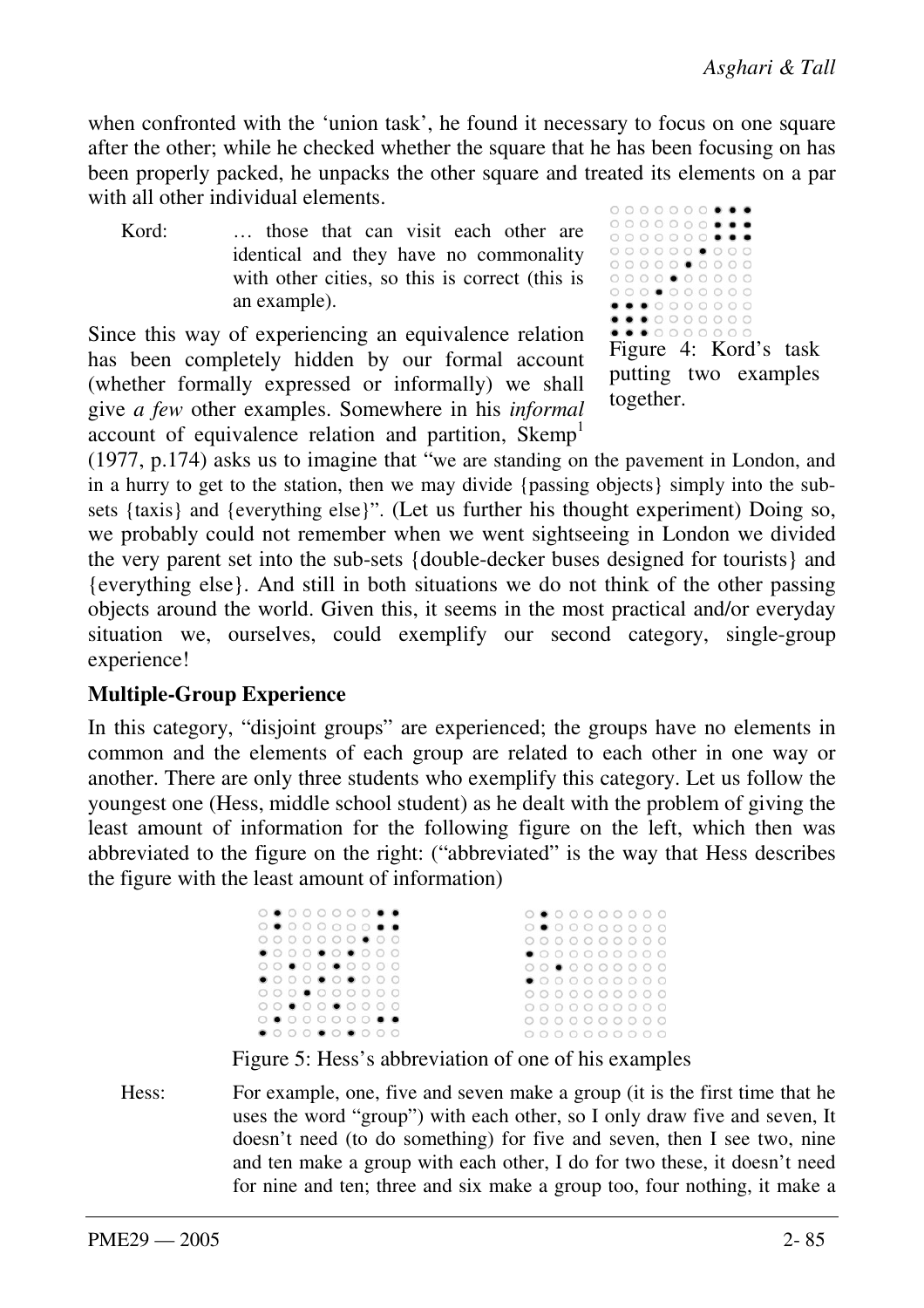group for itself, for five, one, no five has been done(suddenly shift to the third category); how many groups are they? It's been finished, eight, it's been finished; that's it.

And then to explain that why this abbreviated figure uniquely determines the original figure he added:

Hess: There is only one case, when we draw the diagonal, the groups are determined; and when the groups were determined there is only one case.

Now, let us enjoy the great extent of the operability of this new idea:

After examining different arguments for the intersection problem he decided to work on the abbreviated figures, since "their abbreviations are themselves" and by using them "our way would be simpler", he suggested.

Hess : Suppose we have an abbreviation, suppose I am deleting certain points, even randomly, it still remain an abbreviation; they have been divided into some groups that have no intersection with each other, certain different groups are created… so if two abbreviations have intersection the intersection is some kind of abbreviation… (In other words) the remained figure is again the abbreviation of another figure.

## **Reflexivity, Symmetry and Transitivity**

Looking at the above categories, we now turn to consider what has happened to the three properties reflexivity, symmetry and transitivity that constitute our normative conception of equivalence relation. In many natural contexts, reflexivity is not made explicit. Family relationships allow A to be a brother of B, but A is not his own brother. Similarly, in some of the earliest formal notions relating to equivalence, the Greek notion of two lines *l, m* being 'parallel' is shown to satisfy the two properties ' *a* P*b* implies *b* P*a* ' and ' *a* P*c* and *b* P*c* implies *a* P*b* '. But *a* is not parallel to itself. (How could it be? Two parallel lines have no points in common but *a* has all its points in common with itself). In the case of the example of visiting cities represented on a grid, however, the reflexive law is visible as the main diagonal of the array. (The matter is a little more subtle as the idea of 'matching' usually means matching *two* things. (See Asghari, 2004a for further details.)

Symmetry seems to be the most natural properties of a matching procedure; simply two things are matched together. To see how natural it is, let us recall the example given in matching procedure category where Ali matched up all possible pairs to guarantee examplehood of his figure; however, not quite all possible pairs! Taking symmetry of the matching procedure for granted, he only needed to match forty-five pairs of cities not ninety pairs, as he did so. The ways that our students experienced the geometrical symmetry of each example (see any one of the above examples) or the more algebraic form of symmetry (if  $(a, b)$  then  $(b, a)$ ) have deeper subtleties.

Our discussion can again start with Skemp who said: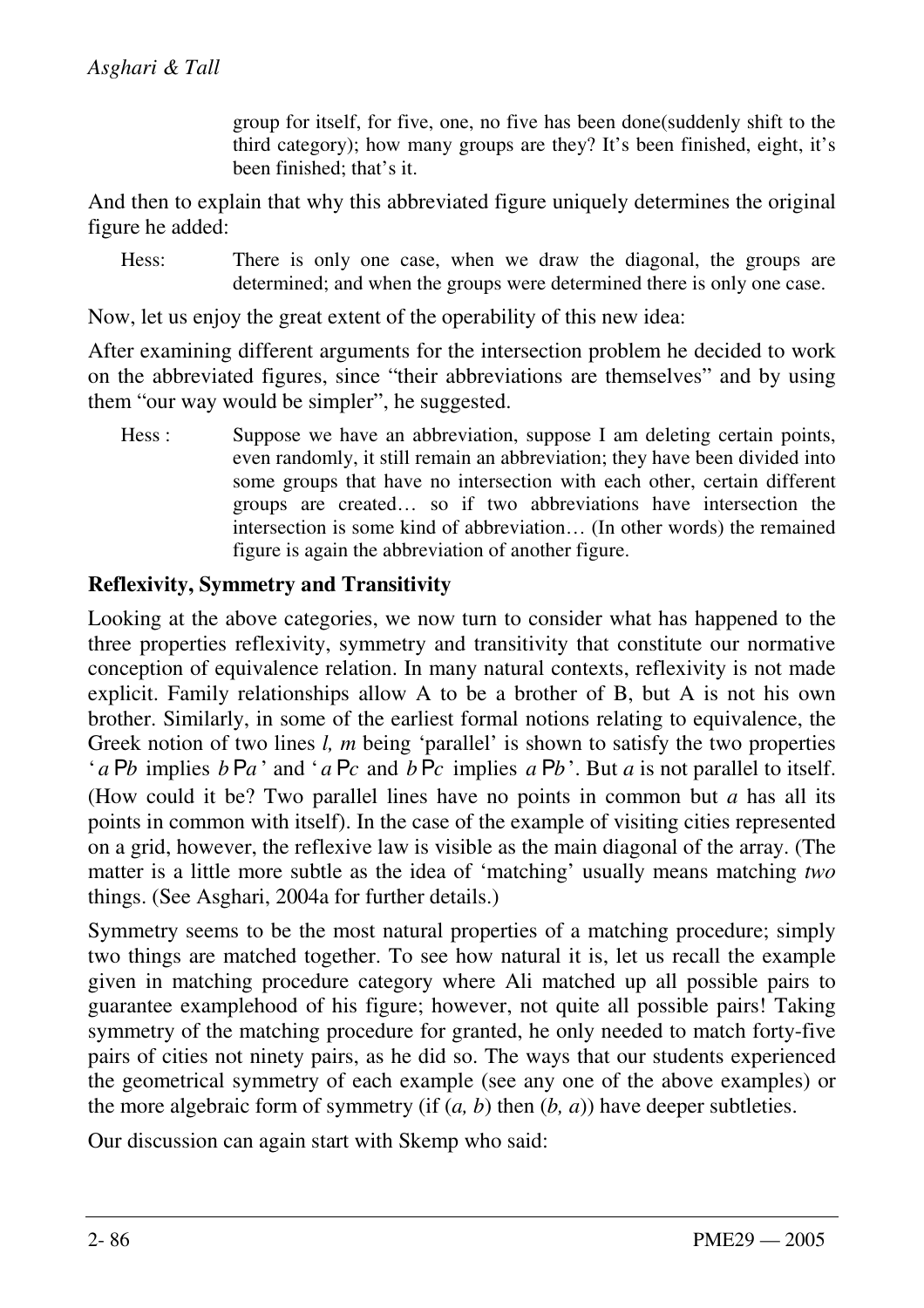The importance of the transitive property is that any two elements of the same sub-set in a partition are connected by the equivalence relation. (Skemp, 1977, p. 175)

This suggests that the transitive property is what that makes the vague phrase used in the second (and third) category clear; where we say that "the elements in the focal group in one way or another are related to each other." However, what our students experienced in each single group (of related elements) was the *version of transitivity* formulated above by Euclid and specified by Freudenthal as follows:

If two objects are equivalent to a third, then they are also mutually equivalent (Freudenthal 1966, p.17).

Let us give an example. Hess is about to explain why the following figure that he has just generated is an example of a visiting law.

| Hess: |  | I am going to show that those that have |  |  |  |
|-------|--|-----------------------------------------|--|--|--|
|       |  | commonality with four are equal to it.  |  |  |  |

And he did so. And shortly after that, while generalizing his argument he added:

Hess: For each column we check that those that are equal to it, those that must be equal to it, are they equal to it or not.



Fig. 6: An example of the visiting law

We will call this version of the property 'F-transitivity' in

honour of Freudenthal (following a private communication from Bob Burn). Ftransitivity ( $a \sim c$  and  $b \sim c$  implies  $a \sim b$ ) is equivalent to standard transitivity when dealing with equivalence relations, but it is not satisfied by an *order* relation. The different embodiments of transitivity in order relations and equivalence relations can cause difficulties to students when they are introduced at the same time in a university foundation course (Chin & Tall, 2002).

### **CONCLUSIONS AND AFTERWORD**

Our data suggest that by the standard (and mathematical) treatment of equivalence relation and partition in which we jump from the former to the latter and vice versa, we ignore a gap in everyday experience of the subject, i.e. single-group experience; moreover, If for some purposes we form our focal single-group by a certain matching procedure, it is likely the experience of F-transitivity (not transitivity) that saves us from matching all possible pairs though logically both amount to the same thing.

Being aware of the above deviations from *the standards* could shed some light on our standard practice of teaching equivalence relations and some of its consequences (for example, see the end of the previous section). Furthermore, the above tasks themselves could be used for teaching purposes (though we used them only as a research device).